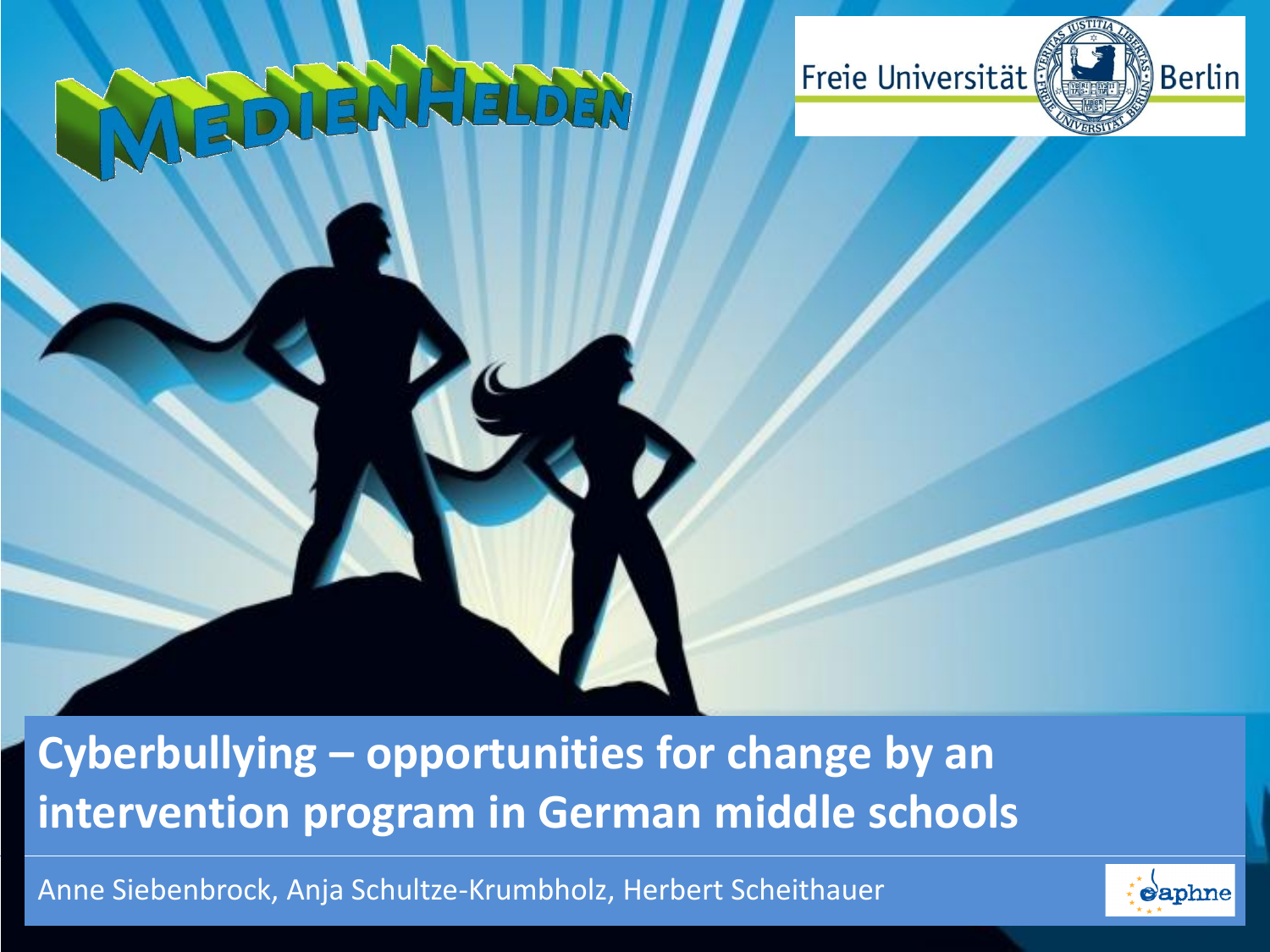

- 1. Medienhelden "Media heroes"
- 2. Methods
- 3. Results
- 4. Next steps



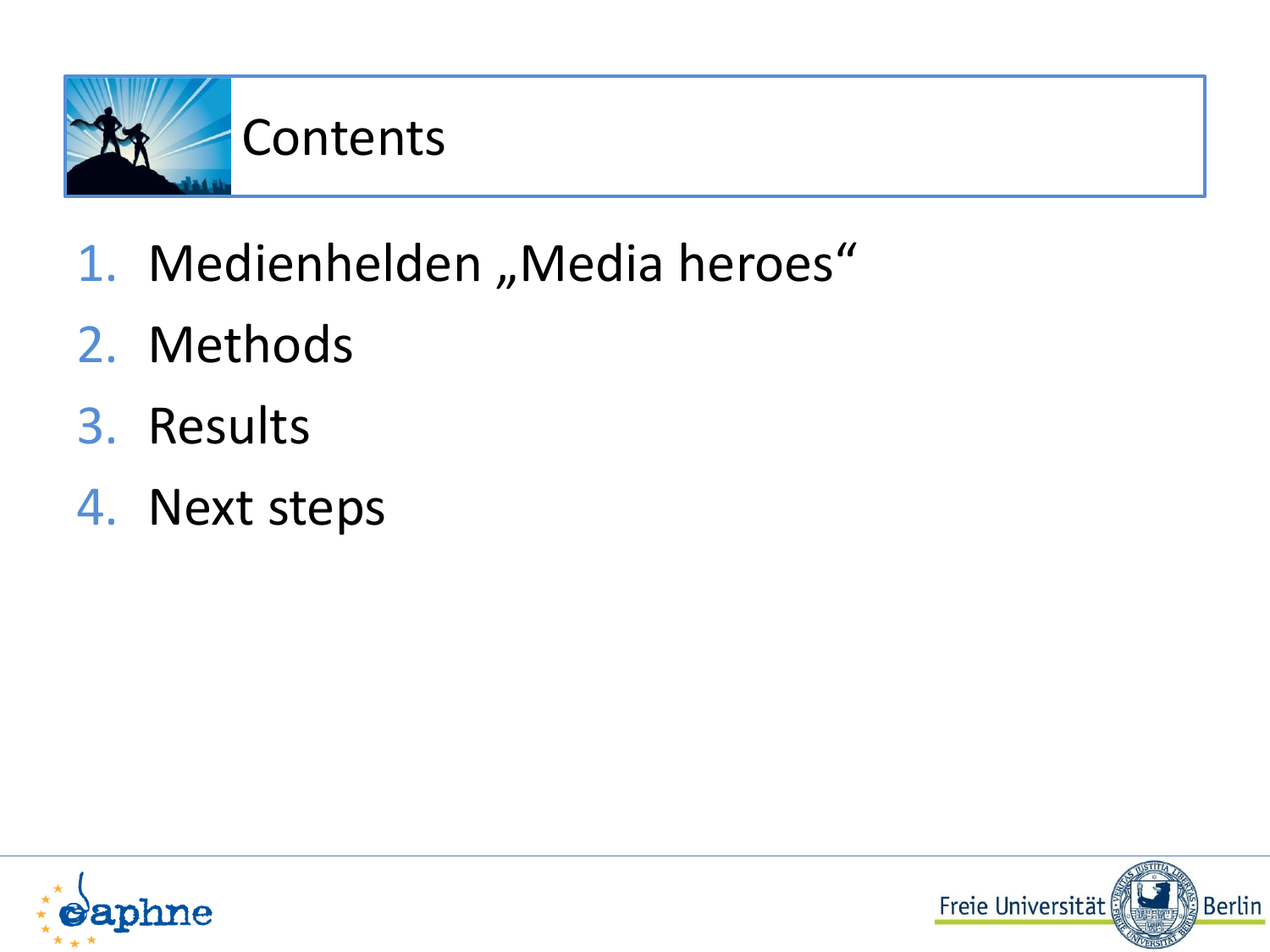

# Definition of Cyberbullying

Same definition as bullying with one important difference:

via electronic forms of contact

Smith et al. (2008)

Cyberbullying is a serious phenomenon with a prevalence of up to 20% Schultze-Krumbholz et al. (2010)

Spears et al. (2009) Cyberbullying has a negative impact on adolescent's psychosocial health



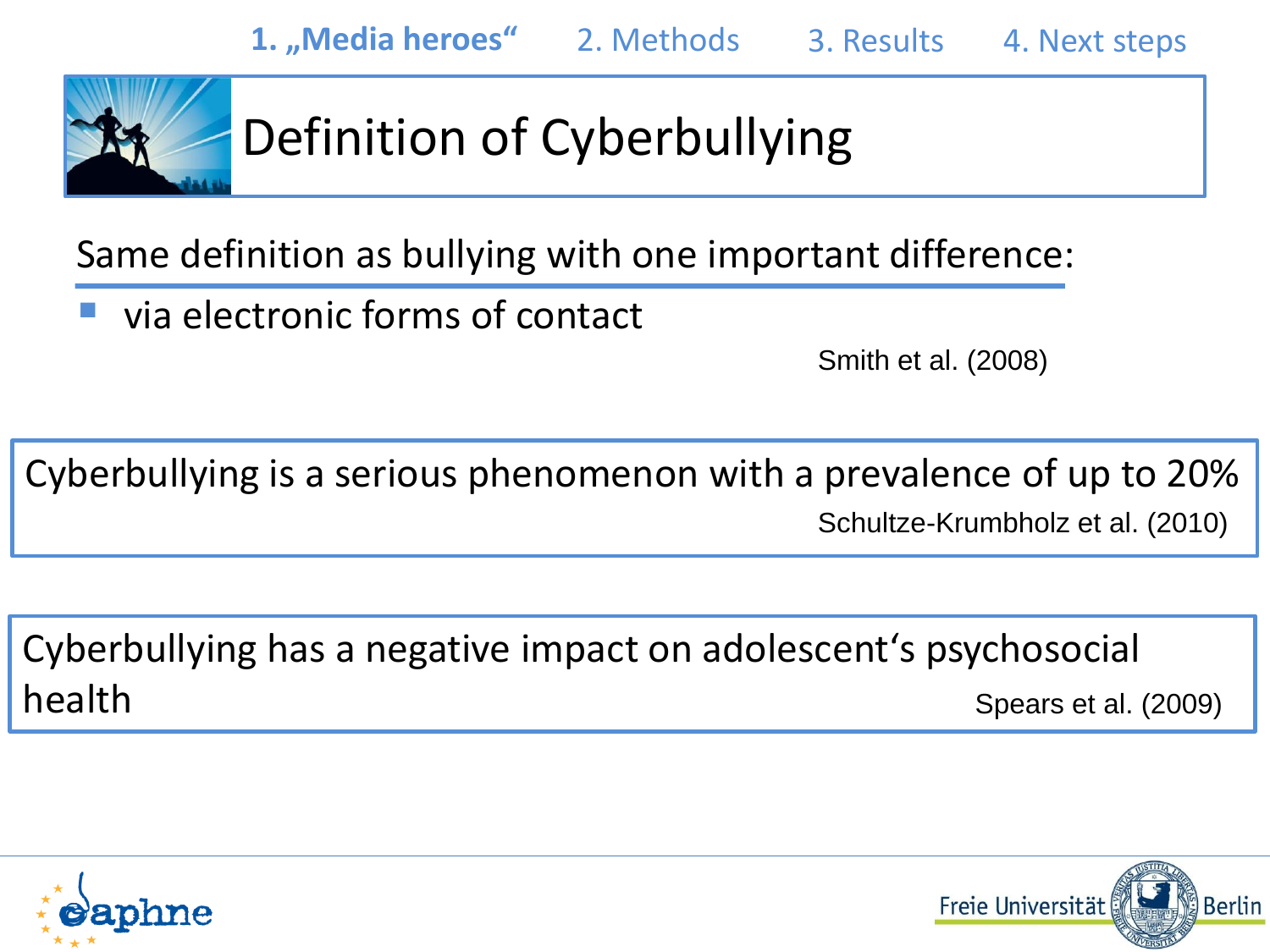

- Prevention of Cyberbullying and promotion of online skills
	- **Structured manual based intervention program**
	- Implementation by teachers
	- **Integration in middle aged school classes (12-16 years)**



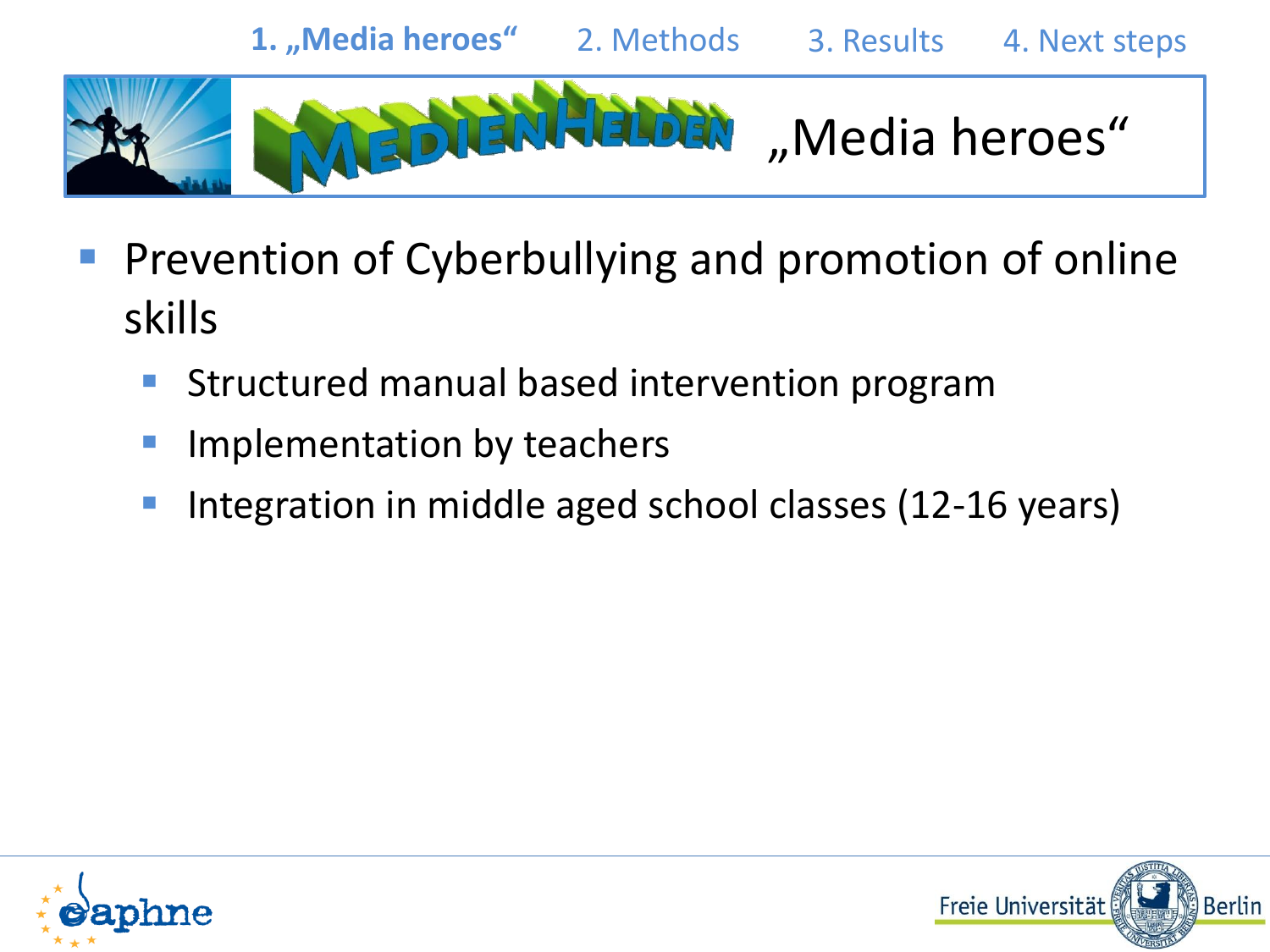

## Program components

Teacher Training

■ 8 hours

#### Long version

- 7 weeks
- 14 sessions (45 min each)
- Parents evening

#### Assistance by train personals

- One session
- Parents evening



- 1 school day
- 4 blocks (90 min each)

Whole day



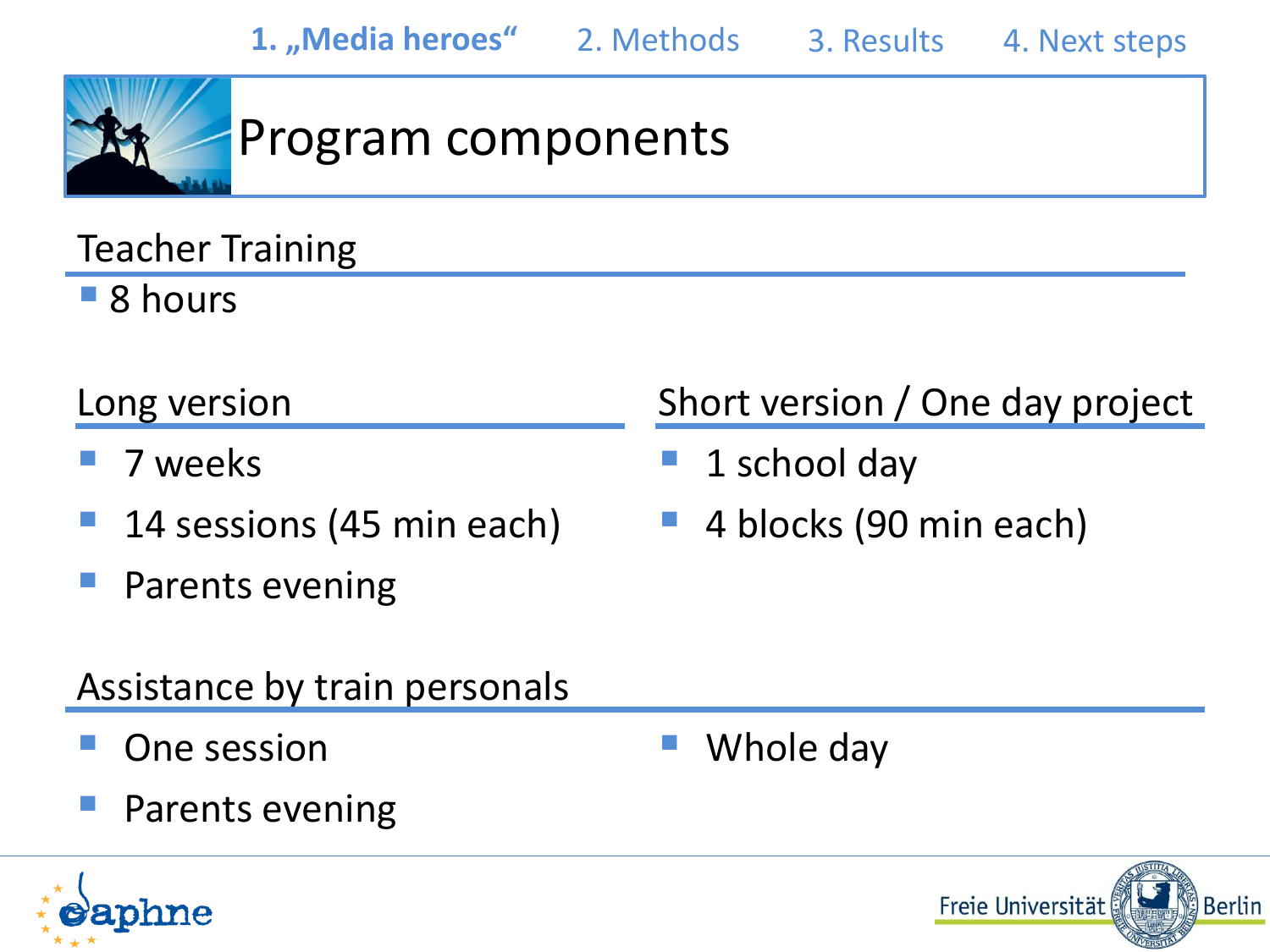

## Aims of the program



Social emotional competencies:

**Empathy & perspective taking** 

Based on the Theory of reasonned action (Fishbein & Aijzen, 1975)

Freie Universität

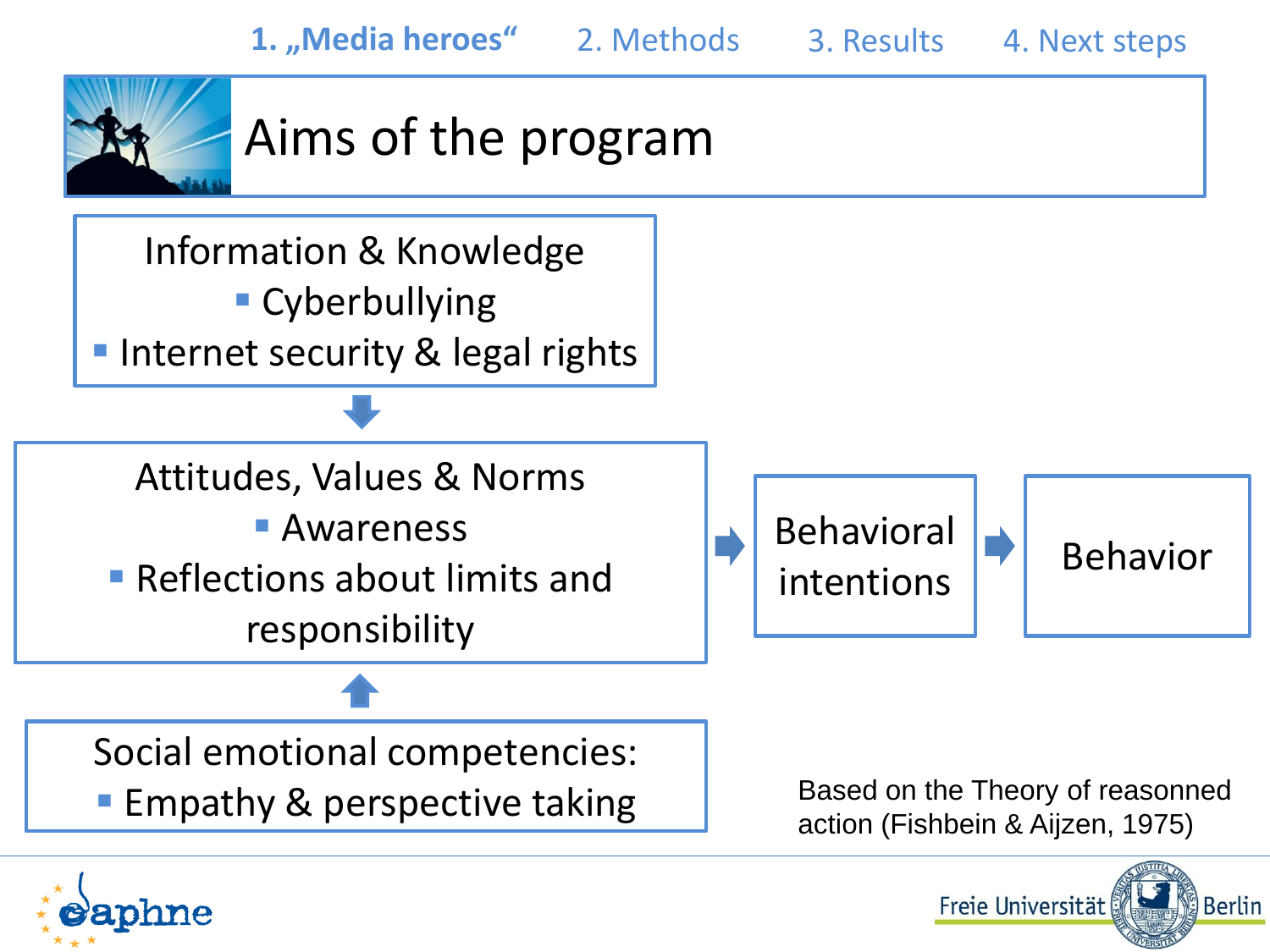

## Evaluation design

Pretest-Posttest-Follow-up-Control-group-Design Questionnaire based: Students, Teachers, Parents





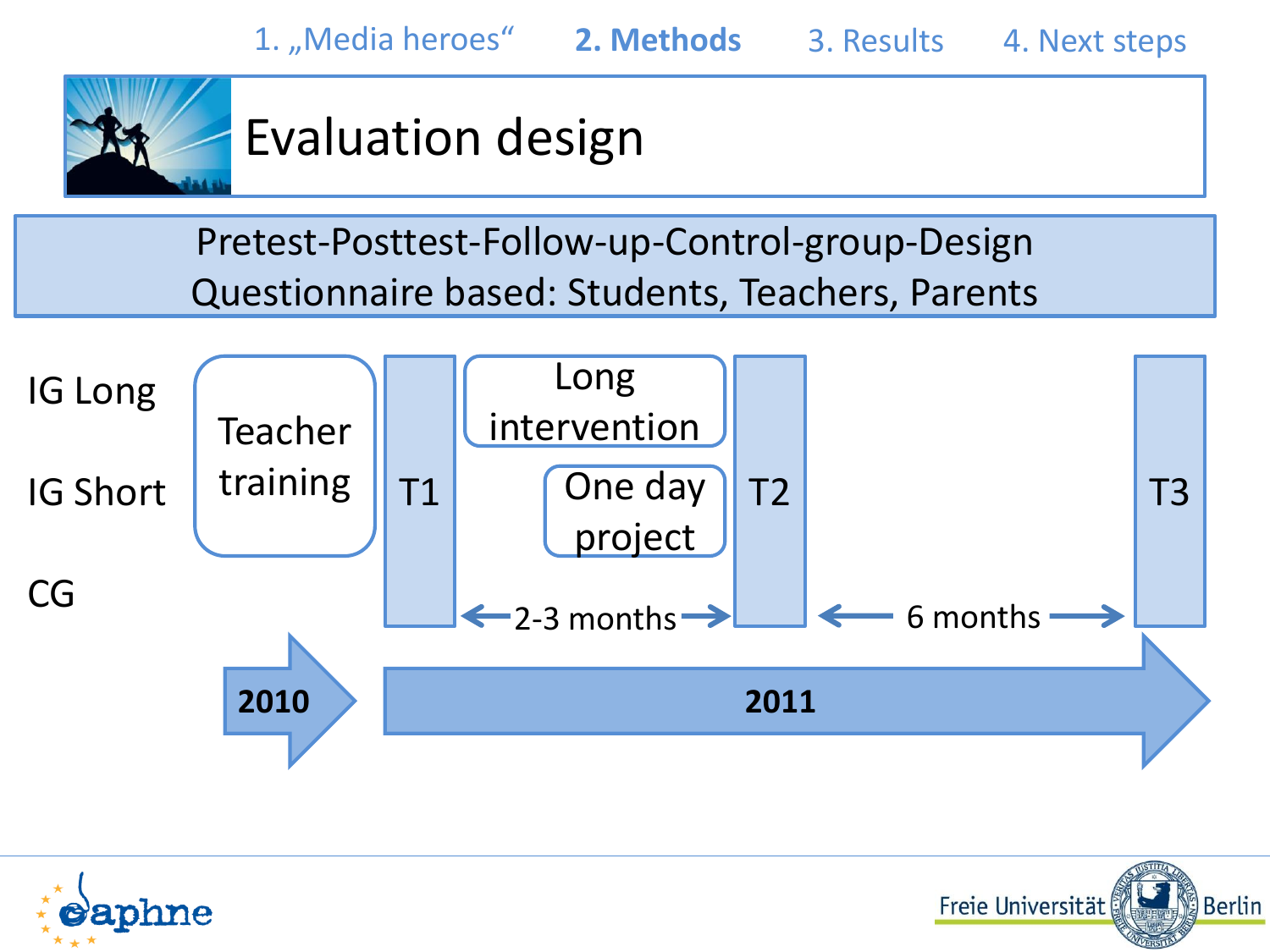

## Sample description

|                 | <b>5 Berlin</b><br>schools | 15<br>teachers  | 36<br>classes     |                   |
|-----------------|----------------------------|-----------------|-------------------|-------------------|
|                 | <b>IG Long</b>             | <b>IG Short</b> | CG                | <b>Total</b>      |
| <b>Classes</b>  | 12                         | 7               | 17                | 36                |
| <b>Students</b> | 286                        | 172             | 439               | 897               |
| Age<br>(SD)     | 13.25<br>(.81)             | 13.84<br>(1.38) | 13.42<br>(1.04)   | 13.45<br>(1.07)   |
| Gender          | 150(w)<br>132 (m)          | 86(w)<br>84(m)  | 224(w)<br>203 (m) | 460(w)<br>419 (m) |

Freie Universität

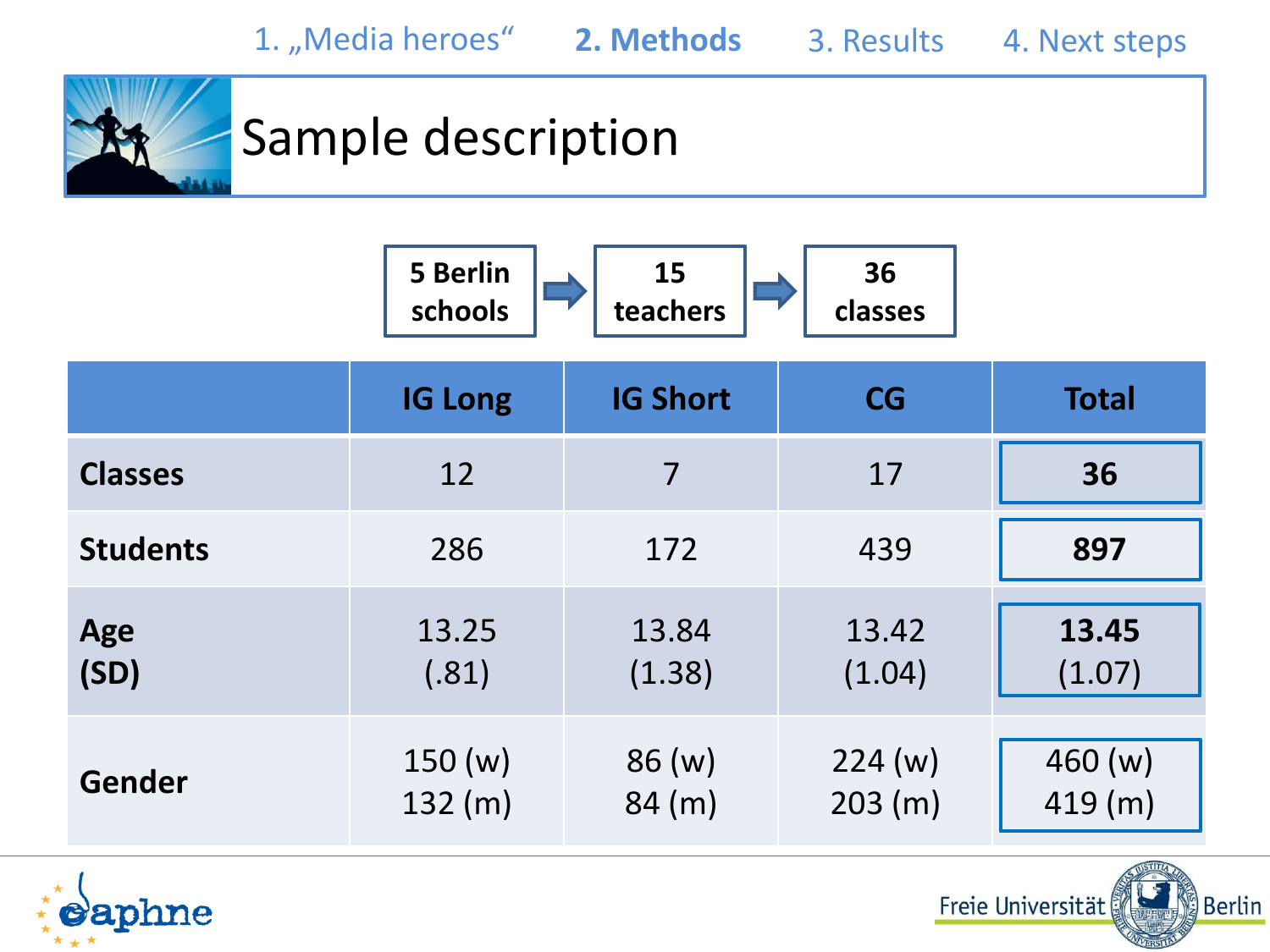

Results

#### Program acceptance and practicability

- Program process teachers
- Summative evaluation  $-$  students & teachers (T2)



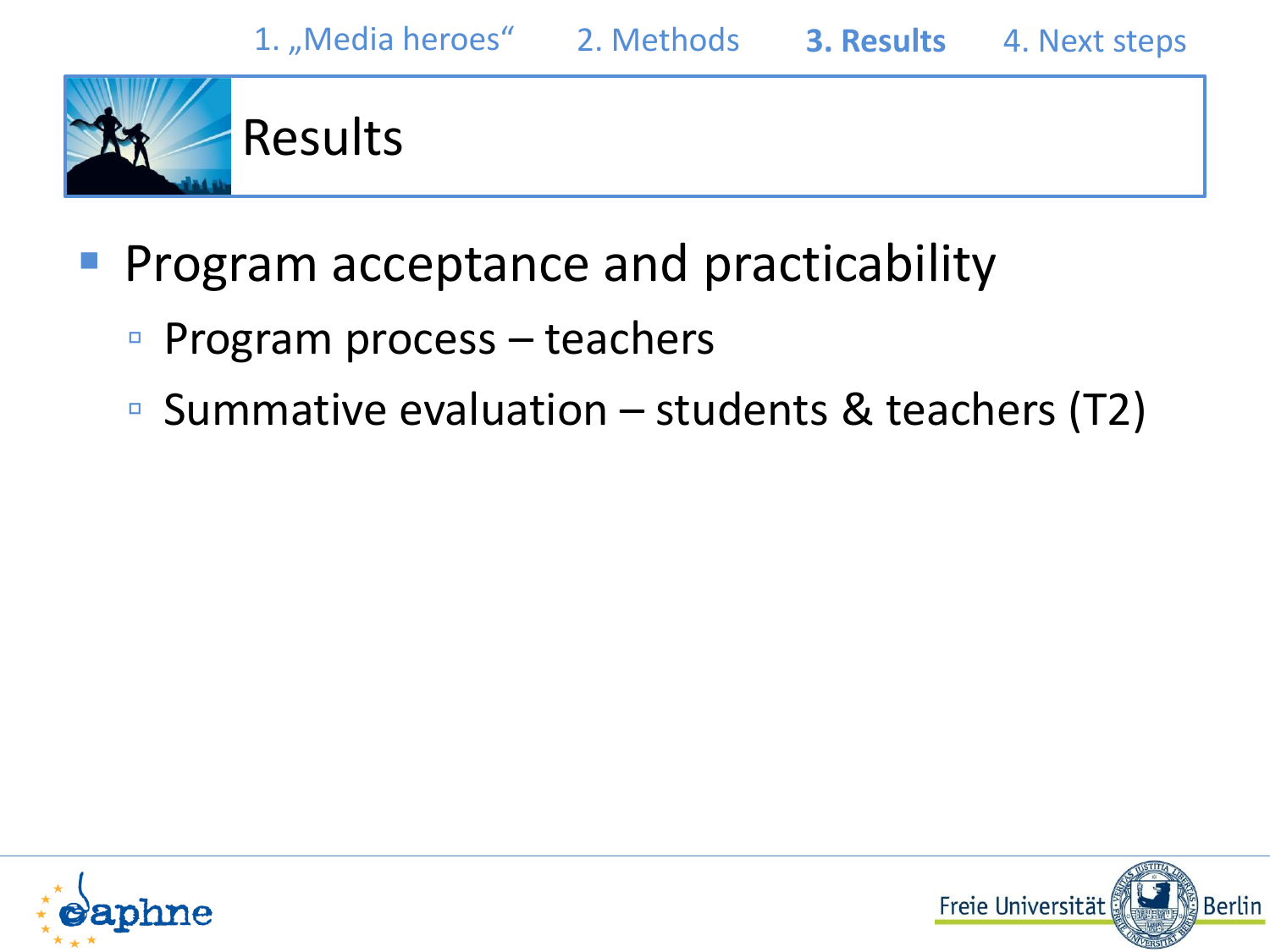

#### Process evaluation - Teacher



Freie Universität

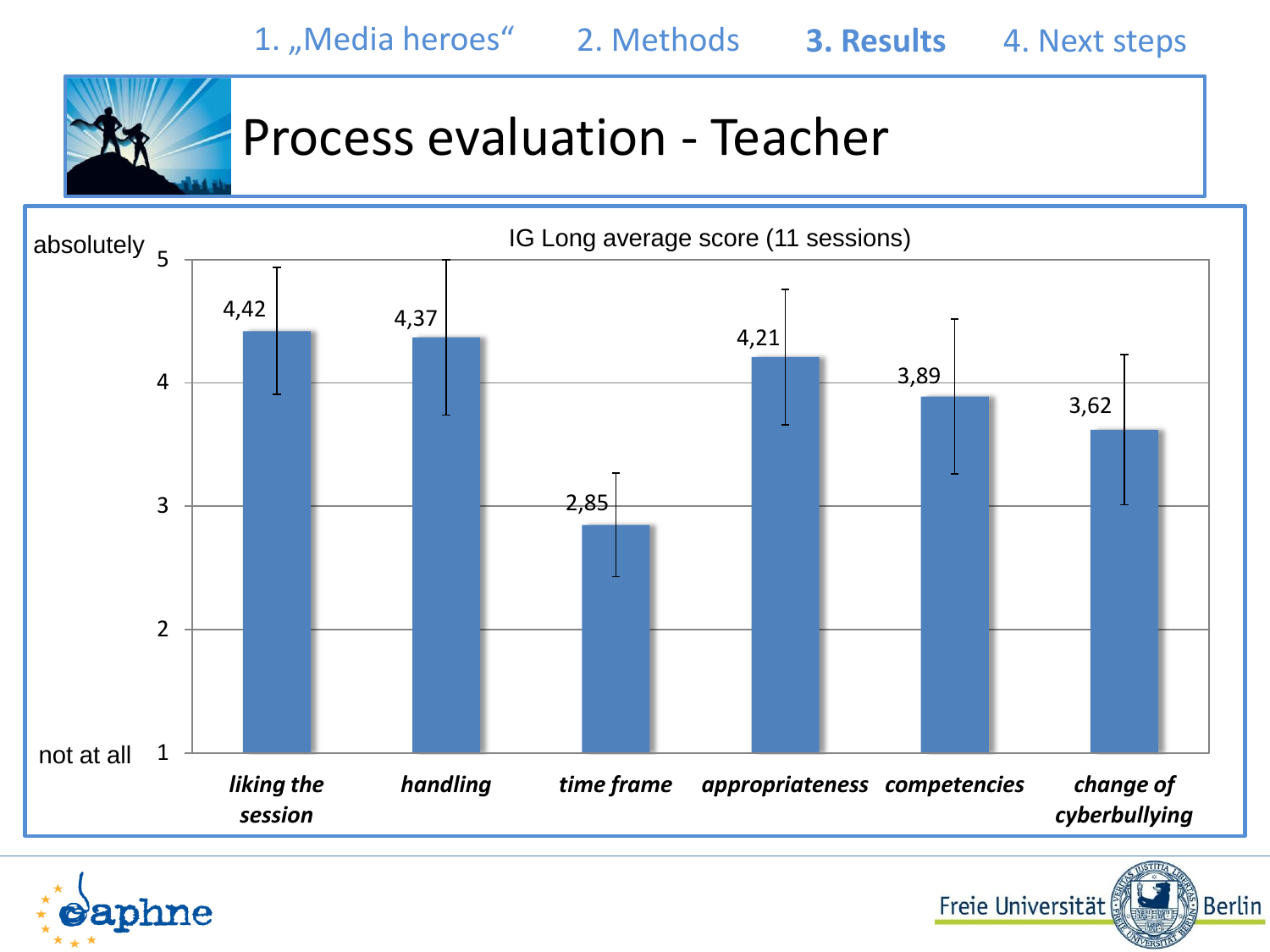

#### Summative evaluation - Students

#### How did you like the Medienhelden program overall?



Freie Universität

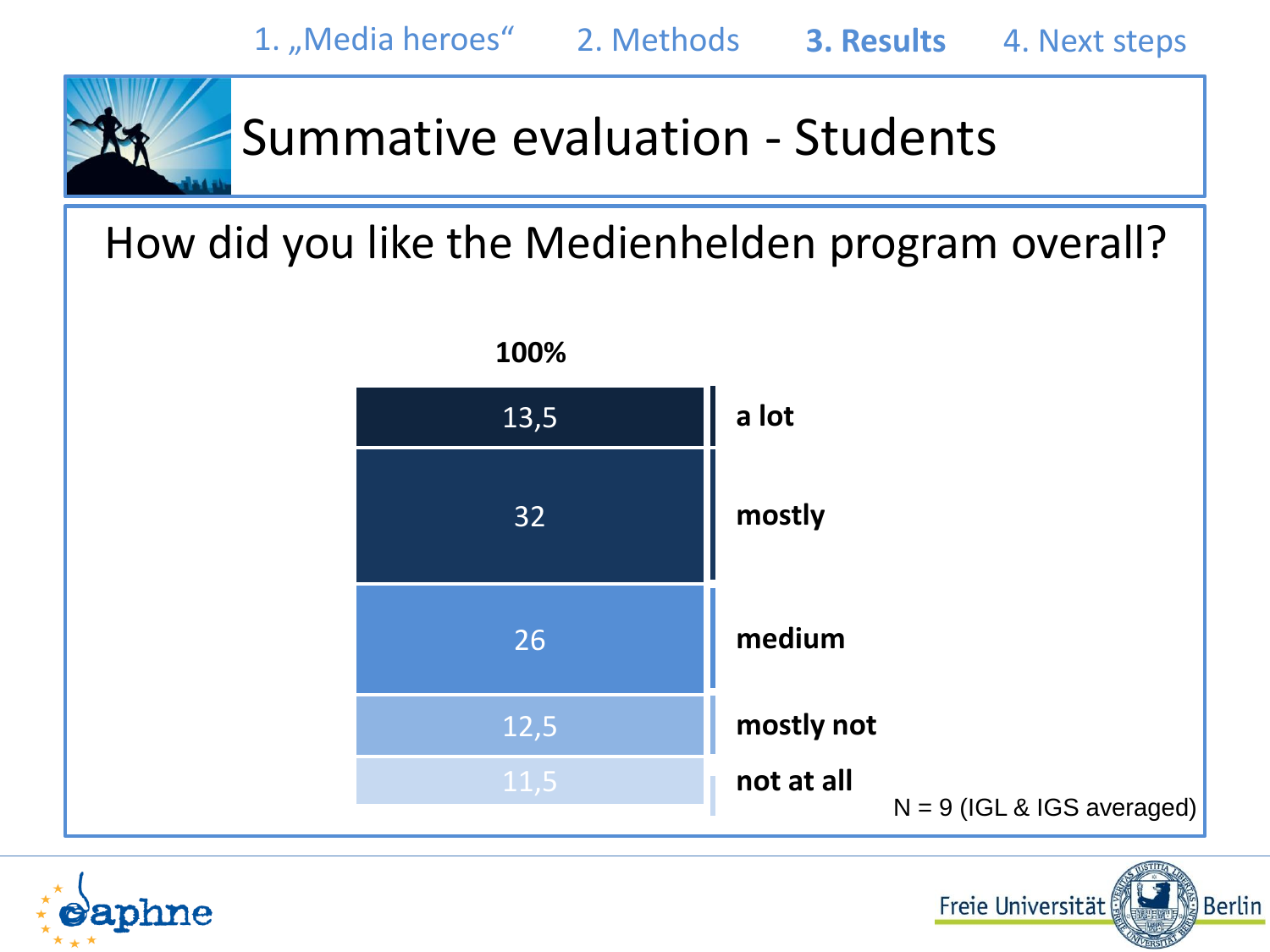

#### Summative evaluation - Teachers



Freie Universität

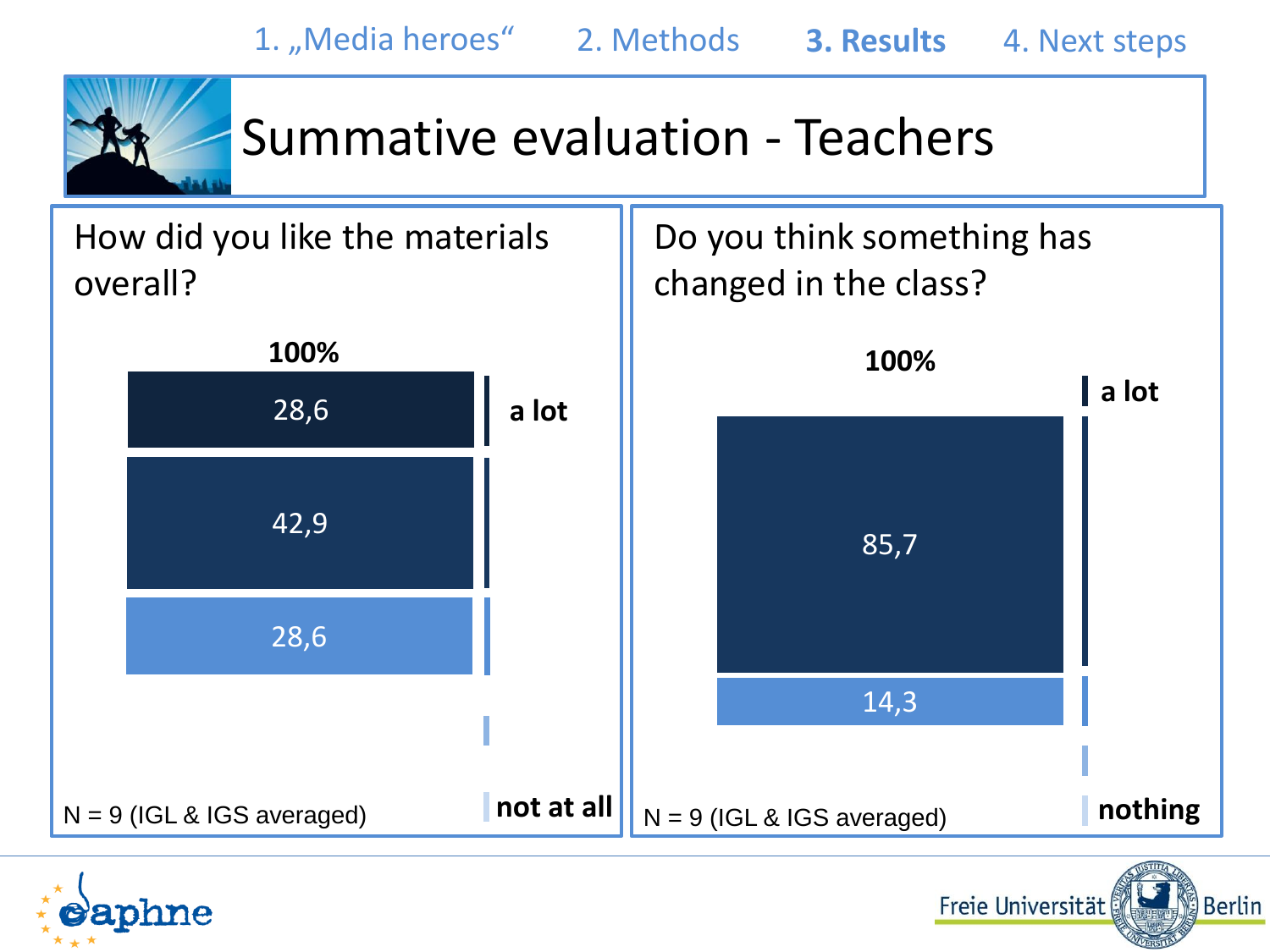

- Effectiveness of the program  $\rightarrow$  T1 T2 comparison
- T3 measurement
- Improvement of the program materials with outcomes of the program process evaluation

Schultze-Krumbholz, Siebenbrock, Zagorscak & Scheithauer (2011)



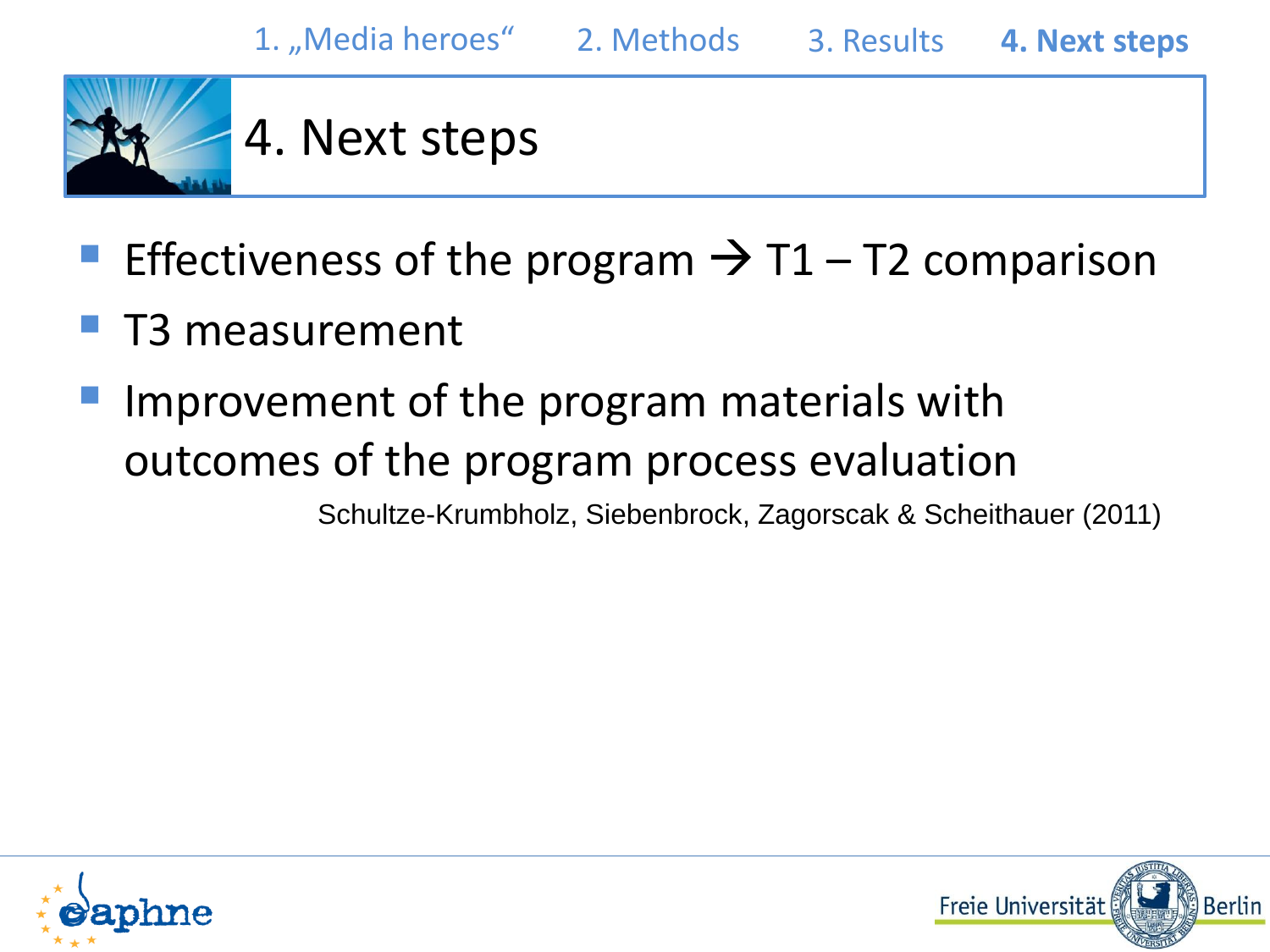

Anne Siebenbrock Freie Universität Berlin FB Erziehungswissenschaften und Psychologie AB Entwicklungswissenschaft und Angewandte Entwicklungspsychologie Habelschwerdter Allee 45 14195 Berlin

- Email: anne.siebenbrock@fu-berlin.de entwicklung@zedat.fu-berlin.de
- Website: www.medienhelden-projekt.de



Thanks Pavle Zagorscak, Pina Keller & Astrid Wörner!



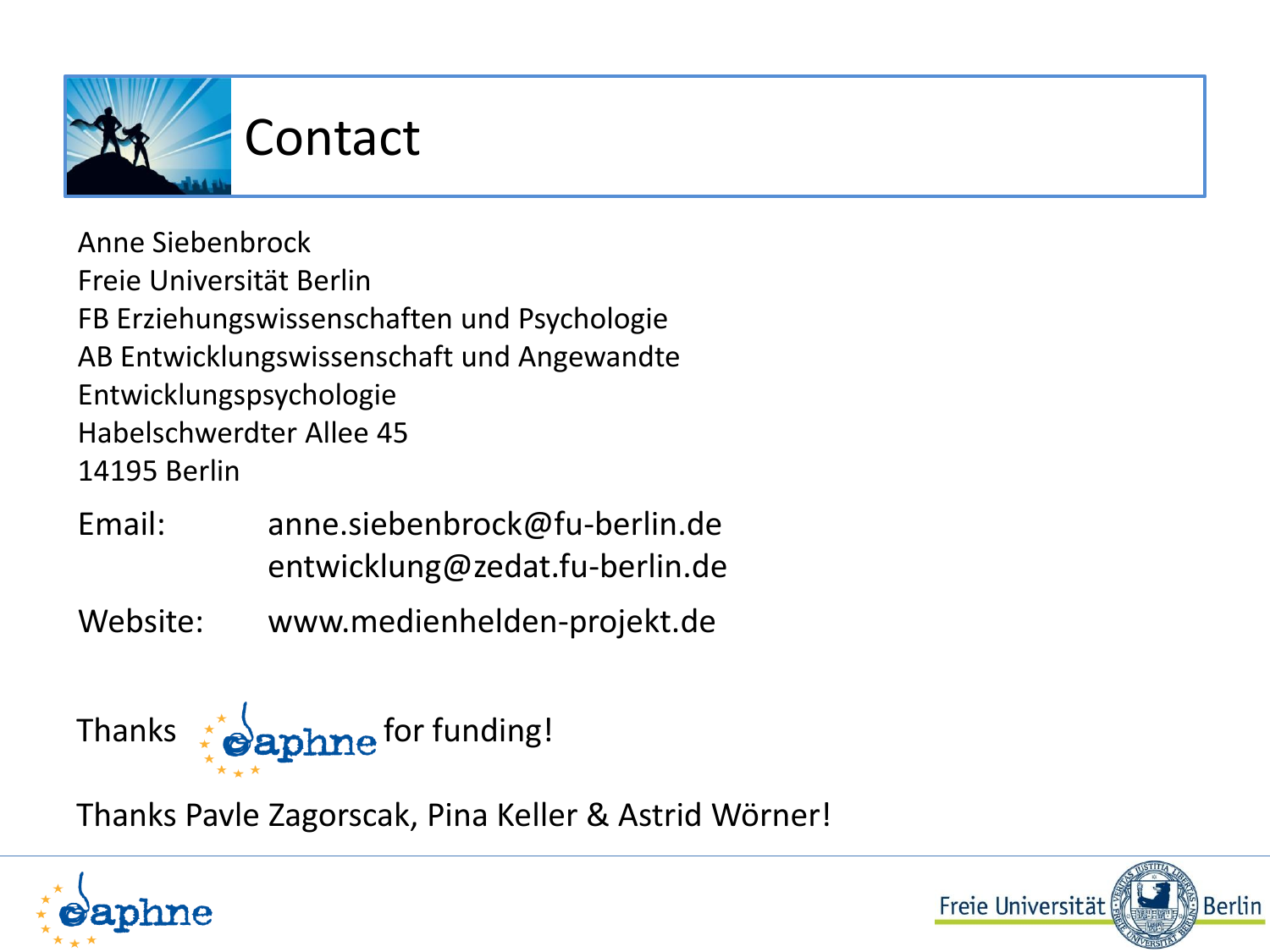

- Smith, P.K. et al. (2008). Cyberbullying: Its nature and impact in secondary school pupils. *Journal of Child Psychology and Psychiatry, 49*(4), 376-385.
- Schultze-Krumbholz, A. & Scheithauer, H. (2010). Cyberbullying unter Kindern und Jugendlichen. Ein Forschungsüberblick. *Psychosozial, 33*, 79-90.
- Spears, B., Slee, P., Owens, L. & Johnson, B. (2009). Behind the scenes and screens – Insights into the human dimension of covert and cyberbullying. *Zeitschrift für Psychologie/Journal of Psychology 217*(4), 189-196.
- Fishbein, M. & Ajzen, I. (1975). *Belief, attitude, intention, and behavior: An introduction to theory and research.*  Reading, MA: Addison-Wesley.



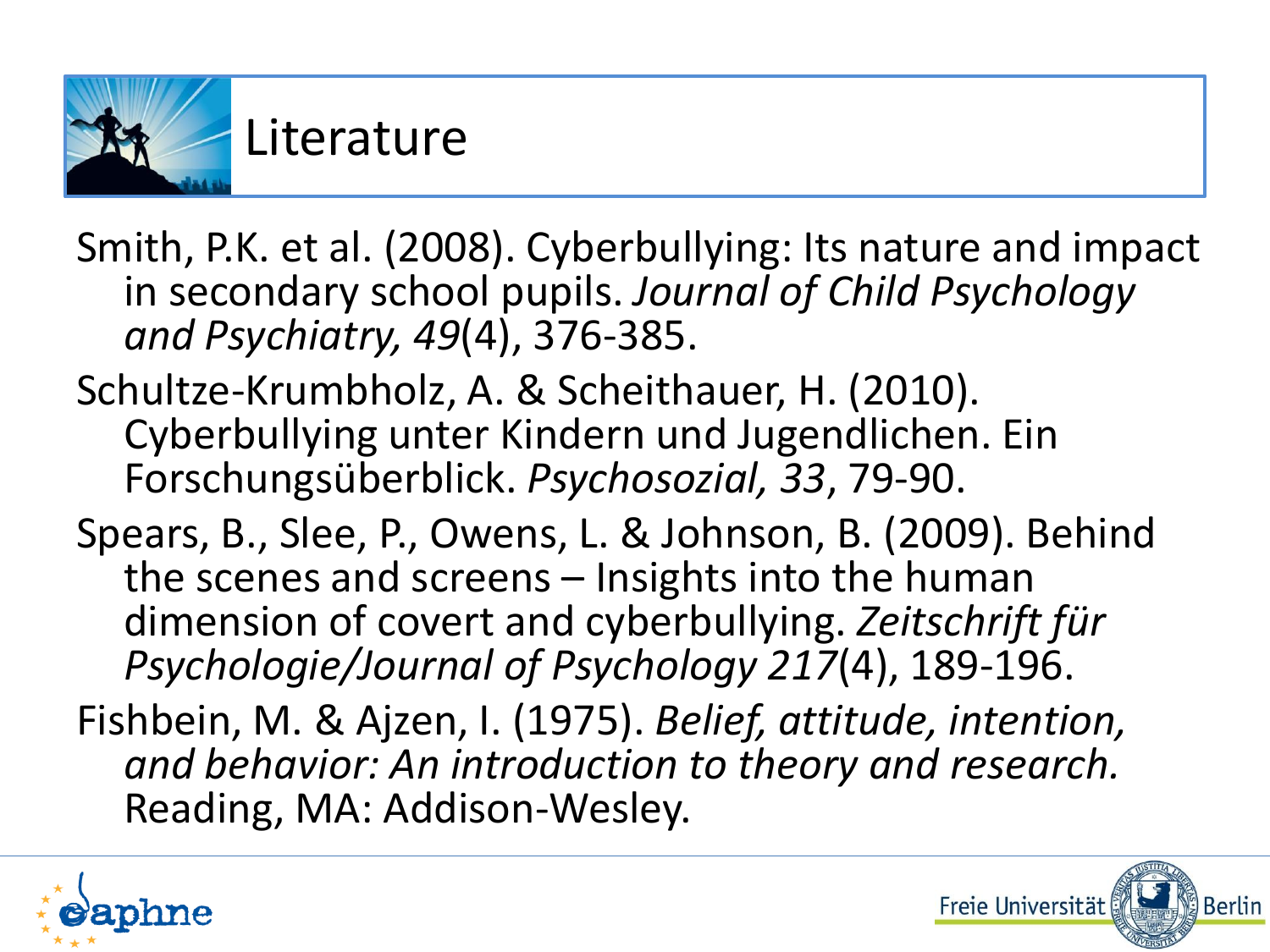

#### Program contents

- 1. Media use: advantages & disadvantages
- 2. What is Cyberbullying?
- 3. Perspective taking through movie and role plays
- 4. Internet security and legal rights
	- How to protect myself before something happens?  $\rightarrow$  Privacy settings on Facebook
	- $\checkmark$  How to react when I get nasty messages?  $\Rightarrow$ Screenshot